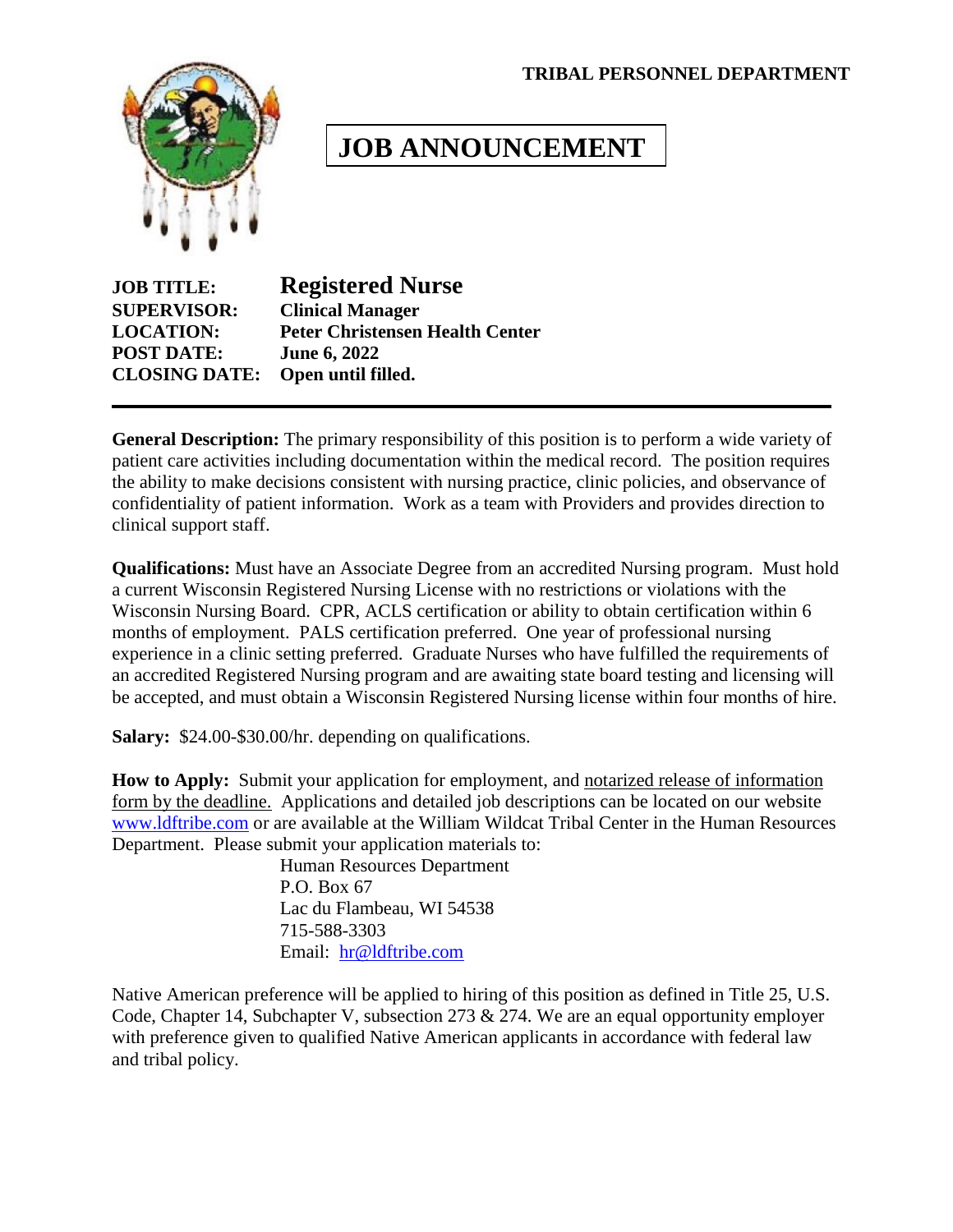#### **Lac du Flambeau Band of Lake Superior Chippewa Indians Nonexempt Position Description**

- A. **TITLE OF POSITION:** Registered Nurse
- **B. DEPARTMENT:** Peter Christensen Health Center
- **C. SUPERVISOR'S TITLE:** Clinical Manager
- **D. DESCRIPTION OF DUTIES:** The Registered Nurse (RN) utilizes the nursing process when assisting with the delivery of primary health care and patient care management in the clinic setting. The position requires the ability to make decisions consistent with nursing practice, clinic policies and observance of confidentiality of patient information. Works as a team with providers and provides direction to clinical support staff. Specific responsibilities include but are not limited to the following:
	- **1.** Performs general nursing care to patients of all ages. Administers prescribed medications, treatments and monitors side effects in accordance with nursing standards.
	- **2.** Prepares equipment and assists providers during treatment, examination and testing of patients.
	- **3.** Observes, records and reports patient's condition and reaction to drugs and treatments to health care providers.
	- **4.** Oversees appointment bookings and ensures preferences are given to patients in emergency situations while maintaining the timely flow of patients.
	- **5.** Greets patients and prepares them for provider examination. Screens patients for appropriate information. Instructs patients in collection of samples and tests.
	- **6.** Arranges for patient transfer and admission to acute care facility including contacting facility's nursing supervisor for a hospital room and providing report to admitting nurse.
	- **7.** Identifies patients that will benefit from Patient-Centered Medical Home and consults with Case Manager/Care Coordinator/Clinical Social Worker.
	- **8.** Responds to and refers incoming telephone calls.
	- **9.** Counsels patient and family regarding medications and treatment instructions.
	- **10.** Maintains and reviews patient records, charts and other pertinent information.
	- **11.** Informs patients of test and examination results.
	- **12.** Prepare rooms, sterilize instruments, equipment or supplies; stock exams rooms and ensures the exam room is clean.
	- **13.** Prepares list of medical supplies needed for procedures.
	- **14.** Responsible for proper handling and storage of all medications and immunizations.
	- **15.** Prepare rooms, sterile instruments, equipment or supplies and stock exams rooms
	- **16.** Administer immunizations to adults and pediatric patients
	- **17.** Order ancillary testing in the electronic health record
	- **18.** Administer and monitors intravenous therapy.
	- **19.** Administers intramuscular and intradermal medications
	- **20.** Performs wound care
	- **21.** Performs ECGs and presents results to health care provider
	- **22.** Calculates medication doses.
	- **23.** Screens pharmaceutical representatives.
	- **24.** Attends required meetings and participates in committees as requested.
	- **25.** Participates in professional development and training activities as requested.
	- **26.** Maintains patient confidentiality according to HIPAA standards.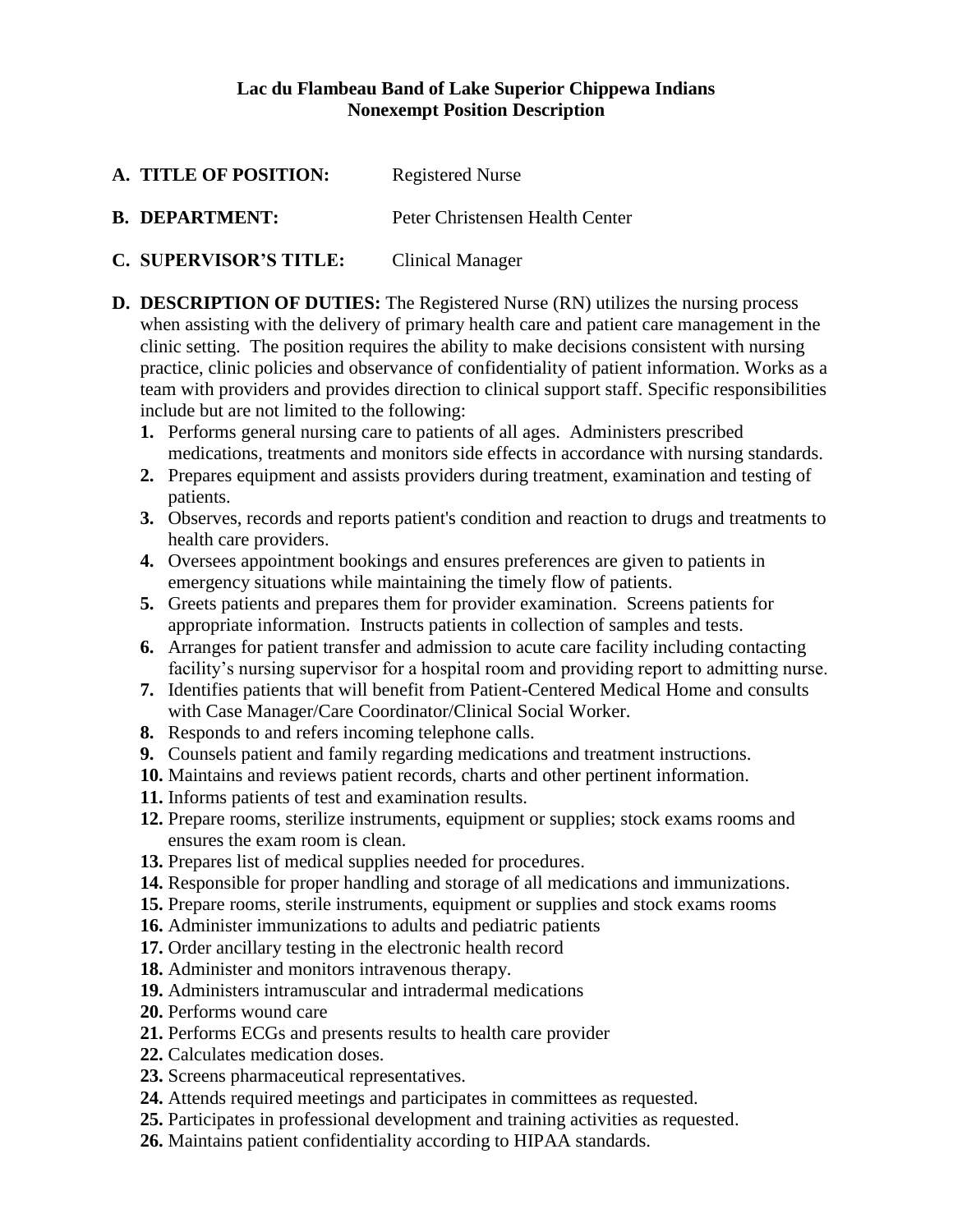- **27.** Identifies appropriate quality controls for assigned areas of responsibility and ensures that monitoring, as well as, process improvement is occurring.
- **28.** Works toward achieving implementation of AAAHC certifications and conducts appropriate follow-up.
- **29.** Performs related work as required.

### **E. POSITION RELATIONSHIPS:**

- **1. Internal:** Peter Christensen Health Center staff and clients.
- **2. External:** Frequent contact with patients/families and other medical providers.

### **F. SUPERVISORY RESPONSIBILITIES:** None.

- **G. SUPERVISION RECEIVED:** Clinic providers, nurse supervisor and clinical manager.
- **H. EDUCATION:** Must have an Associate Degree from an accredited nursing program. Must hold a current Wisconsin Registered Nursing license with no restrictions or violations with the Wisconsin Nursing Board. CPR, ACLS certification or ability to obtain certification within 6 months of employment. PALS certification preferred. Graduate Nurses who have fulfilled the requirements of an accredited Registered Nursing program and are awaiting state board testing and licensing will be accepted, and must obtain a Wisconsin Registered Nursing license within four months of hire.
- **I. EXPERIENCE:** One year of professional nursing experience in a clinic setting preferred.

# **J. SKILLS:**

- **1.** Works as part of a team with clinic staff in a collegial and collaborative relationship in which each understands and accepts the contributions and limitations of the other.
- **2.** Ability to delegate appropriately and understands the responsibility of delegation.
- **3.** Working knowledge of the socio-cultural factors associated with the community's use of social and health care services necessary.
- **4.** Ability to relate well to vulnerable populations, recognizing their right to participate in health care planning and decision-making.
- **5.** Ability to understand patient attitudes and needs, develop and orient program goals and concepts accordingly, and to work effectively toward accomplishment of these goals with all staff members.
- **6.** Ability to establish and maintain effective working relationships with officials, the public, patients, other private and public health organizational representatives, health care personnel and community groups and organizations.
- **7.** Ability to work under pressure and high stress, maintain personal composure, evaluate situations and act/react appropriately, and use tact in dealing with visitors, patients and difficult situations, while managing time efficiently.
- **8.** Knowledge of organizational policies, regulations and procedures to administer patient care.
- **9.** Knowledge of common safety hazards and precautions to establish a safe work environment.
- **10.** Ability to identify and maintain confidential material.
- **11.** Ability to communicate orally and in writing information/presentations to a wide variety of staff.
- **12.** Prepare and maintain records, writing reports and responding to correspondence.

# **K. WORKING ENVIRONMENT:**

**1. Work Conditions:** Fast-paced, clinical environment.